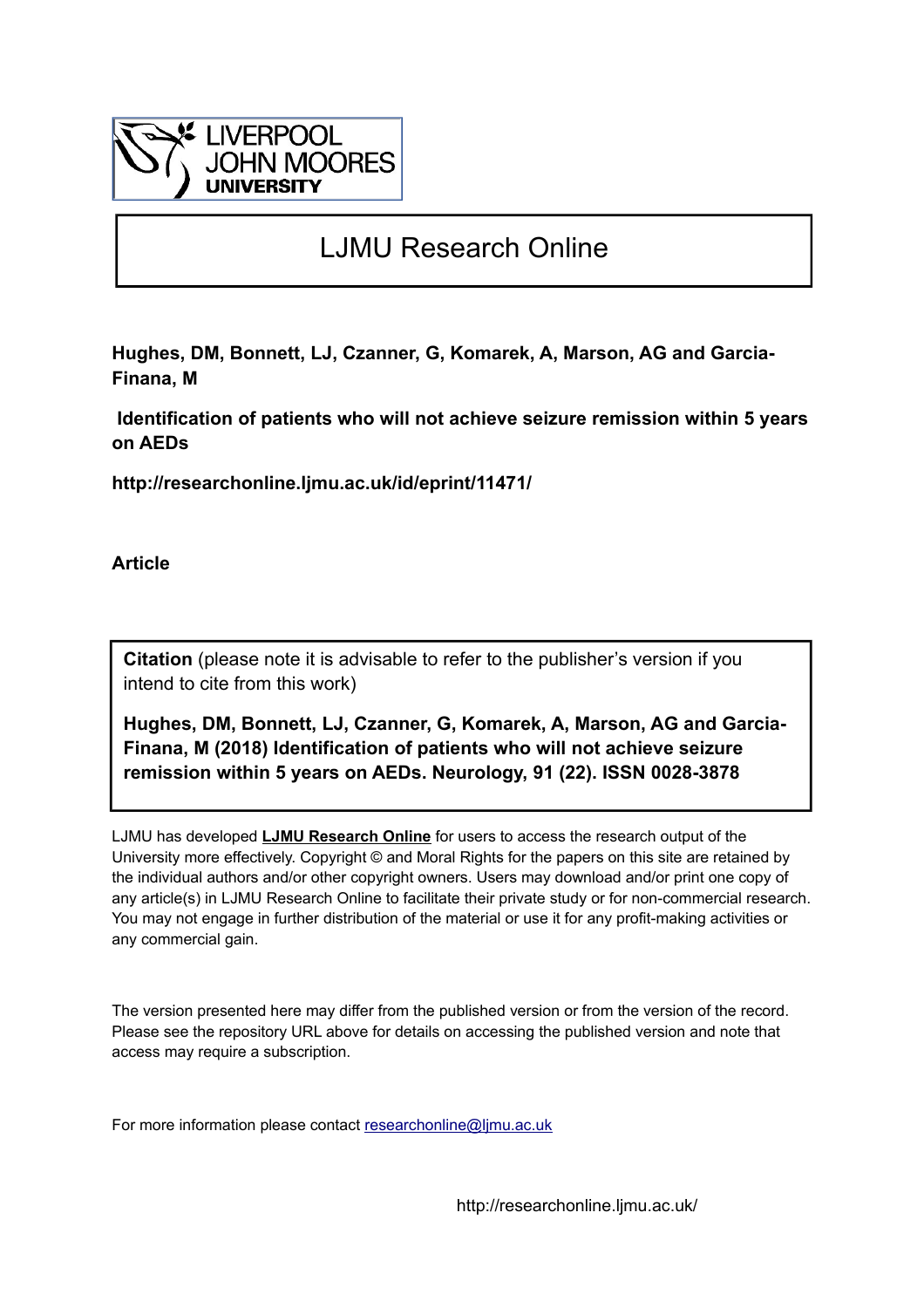# Identification of patients who will not achieve seizure remission within 5 years on AEDs

David M. Hughes, PhD, Laura J. Bonnett, PhD, Gabriela Czanner, PhD, Arnošt Komárek, PhD, Anthony G. Marson, MD, and Marta García-Fiñana, PhD

Neurology® 2018;91:e2035-e2044. doi[:10.1212/WNL.0000000000006564](http://dx.doi.org/10.1212/WNL.0000000000006564)

## Abstract

#### **Objective**

To identify people with epilepsy who will not achieve a 12-month seizure remission within 5 years of starting treatment.

#### Methods

The Standard and New Antiepileptic Drug (SANAD) study is the largest prospective study in patients with epilepsy to date. We applied a recently developed multivariable approach to the SANAD dataset that takes into account not only baseline covariates describing a patient's history before diagnosis but also follow-up data as predictor variables.

#### Results

Changes in number of seizures and treatment history were the most informative timedependent predictors and were associated with history of neurologic insult, epilepsy type, age at start of treatment, sex, and having a first-degree relative with epilepsy. Our model classified 95% of patients. Of those classified, 95% of patients observed not to achieve remission at 5 years were correctly classified (95% confidence interval [CI] 89.5%–100%), with 51% identified by 3 years and 90% within 4 years of follow-up. Ninety-seven percent (95% CI 93.3%–98.8%) of patients observed to achieve a remission within 5 years were correctly classified. Of those predicted not to achieve remission, 76% (95% CI 58.5%–88.2%) truly did not achieve remission (positive predictive value). The predictive model achieved similar accuracy levels via external validation in 2 independent United Kingdom–based datasets.

#### Conclusion

Our approach generates up-to-date predictions of the patient's risk of not achieving seizure remission whenever new clinical information becomes available that could influence patient counseling and management decisions.

Correspondence

Dr. García-Fiñana [martaf@liv.ac.uk](mailto:martaf@liv.ac.uk)

#### RELATED ARTICLE

Editorial Balancing reality with hope in epilepsy therapy Page 989

From the Departments of Biostatistics (D.M.H., L.J.B., G.C., M.G.-F.) and Molecular and Clinical Pharmacology (A.G.M.), Institute of Translational Medicine, and Department of Eye and Vision Science (G.C.), Institute of Ageing & Chronic Disease, University of Liverpool, UK; and Department of Probability and Mathematical Statistics (A.K.), Faculty of Mathematics and Physics, Charles University, Prague, Czech Republic.

Go to [Neurology.org/N](http://n.neurology.org/lookup/doi/10.1212/WNL.0000000000006564) for full disclosures. Funding information and disclosures deemed relevant by the authors, if any, are provided at the end of the article.

The Article Processing Charge was funded by the Medical Research Council (RCUK).

This is an open access article distributed under the terms of the [Creative Commons Attribution License 4.0 \(CC BY\),](http://creativecommons.org/licenses/by/4.0/) which permits unrestricted use, distribution, and reproduction in any medium, provided the original work is properly cited.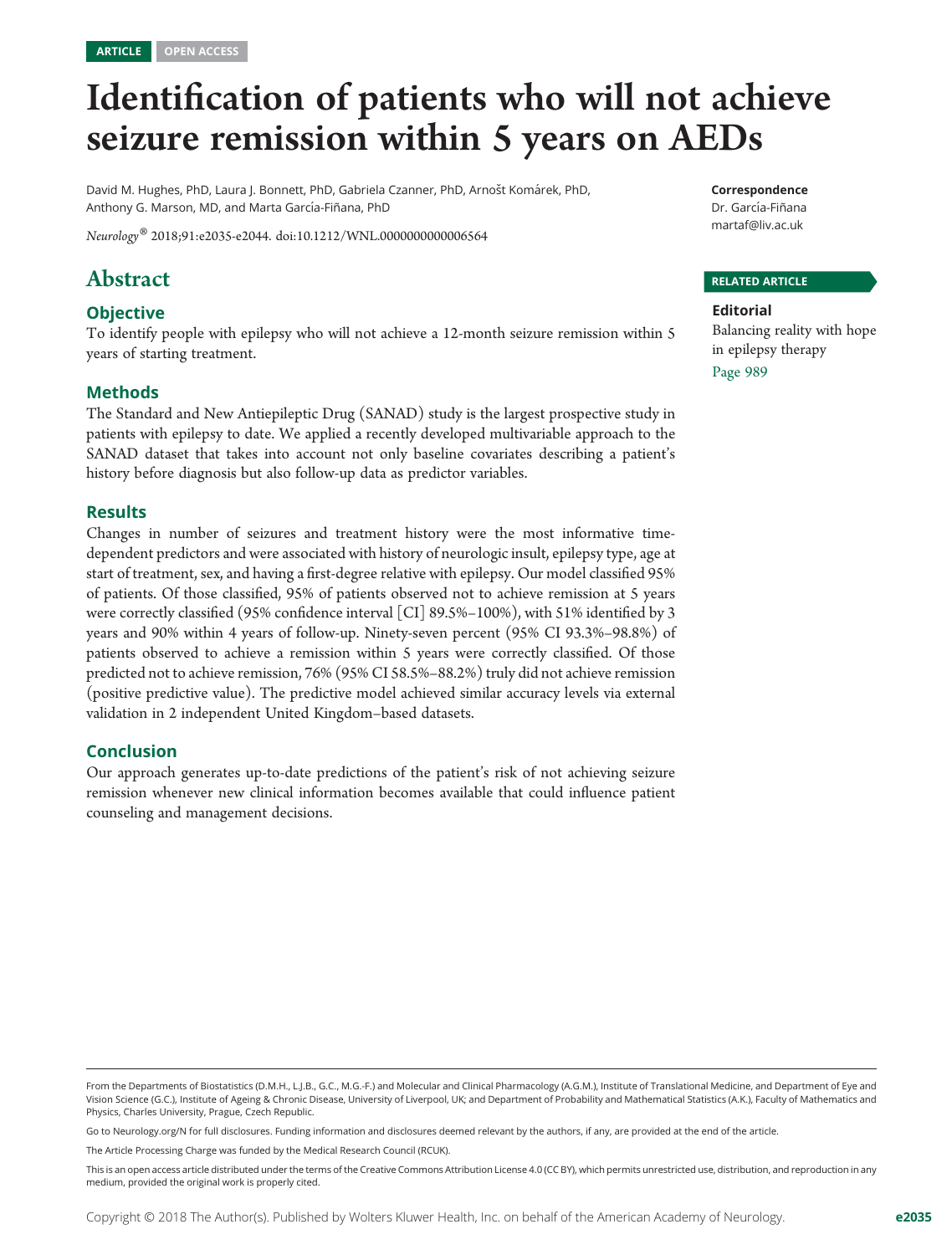## **Glossary**

 $AED =$  antiepileptic drug;  $AUC =$  area under the receiver operator characteristic curve;  $CI =$  confidence interval;  $MESS =$ Multicentre Study of Early Epilepsy and Single Seizures; NGPSE = National General Practice Study of Epilepsy; PPV = positive predictive value; SANAD = Standard and New Antiepileptic Drug.

Epilepsy is a heterogeneous disorder with respect to etiology, seizures types, and outcome. Although for most patients seizures can be controlled with antiepileptic drugs (AEDs), ≈30% never enter a sustained remission from seizures, despite multiple treatment changes. Patients typically undergo years of treatment before the clinician is confident that their epilepsy is drug resistant.<sup>1,2</sup> Uncontrolled seizures during this time can have a pronounced reduction in quality of life, education, and employment prospects. The ability to reliably predict earlier that seizure remission will not occur would offer the opportunity for more effective management and better patient counseling in an attempt to minimize adverse effects on quality of life.

The focus of this study is to predict patients who will not achieve a 12-month remission by 5 years of follow-up using covariates collected at baseline and during follow-up. Several studies have assessed prognostic factors for outcomes in newly diagnosed epilepsy,<sup>3-10</sup> but prediction of drug-resistant epilepsy based on baseline (or early follow-up) prognostic factors has achieved areas under curves of only 61% to 78%. This work is different because we use data collected during follow-up (referred to as longitudinal variables) in addition to baseline covariates that describe a patient's history before diagnosis. Our approach generates up-to-date predictions of the patient's risk of not achieving seizure remission whenever new clinical information becomes available, providing a framework to aid decision making.

## **Methods**

#### Patients and procedures

The Standard and New Antiepileptic Drugs (SANAD) trial $11,12$  is a randomized controlled trial that recruited 2,437 people with epilepsy assigned to 1 of 2 arms of the trial. Arm A included those for whom carbamazepine was considered the first-line standard treatment, primarily patients with focal epilepsy, who were randomized to treatment with carbamazepine, gabapentin, lamotrigine, oxcarbazepine, or topiramate. Arm B included those for whom sodium valproate was considered the first-line standard treatment, primarily those with generalized or unclassified epilepsy, who were randomized to lamotrigine, topiramate, or valproate. Clinicians recruiting patients into SANAD were primarily neurologists with expertise in epilepsy. This dataset contains a large, heterogeneous group of patients with epilepsy, many of whom have been observed for at least 5 years, and provides the opportunity to investigate the individual profiles of patients to predict those who will not achieve a 12-month continuous seizure remission during follow-up. Our multivariate analysis includes data from both arms of the SANAD study simultaneously. Previous analysis of the SANAD data used only baseline covariates to identify prognostic factors influencing a patient's time to remission from seizures or treatment failure, and the development of a clinical classification tool was not addressed.<sup>13,14</sup>

This analysis considers 1,577 patients who achieved at least 1 continuous period of 12-month remission within 5 years from starting treatment and 175 patients who did not. Patients were included in our analysis if they had experienced at least 2 clinically definite unprovoked seizures, were at least 5 years old, and had been followed up either to first remission or for 5 years. Our aim was to correctly identify patients who did not achieve remission as early as possible in their treatment journey by looking at the individual profiles (using both baseline and longitudinal data), and our primary outcome was a binary variable indicating whether the patient achieves remission within 5 years of starting treatment.

For the purposes of external validation, the Multicentre Study of Early Epilepsy and Single Seizures (MESS)<sup>15</sup> and National General Practice Study of Epilepsy (NGPSE)<sup>16</sup> datasets were used, which come from a United Kingdom–based randomized controlled trial and the UK primary care system, respectively.

#### Standard protocol approvals, registrations, and patient consents

SANAD received appropriate multicenter and local ethics and research committee approvals and was managed according to the Medical Research Council's Good Clinical Practice Guidelines. Patients gave informed written consent to inclusion and to long-term follow-up. SANAD is registered as an International Standard Randomised Controlled Trial (No. ISRCTN38354748).<sup>17</sup>

#### Predictive models and follow-up data

Two models are fitted, one for the remission group and one for the no-remission group. These models are then used to predict for a new patient the likelihood of not achieving remission by assessing which of the 2 models the new patient's profile is closer to. Predictions are updated each time new information becomes available for a patient. The model does not need to be refitted, and the new patient's data are used to generate a patient-specific prediction of the risk of not achieving remission.

In this study, 4 follow-up variables were considered for inclusion in the final model based on clinical consensus. These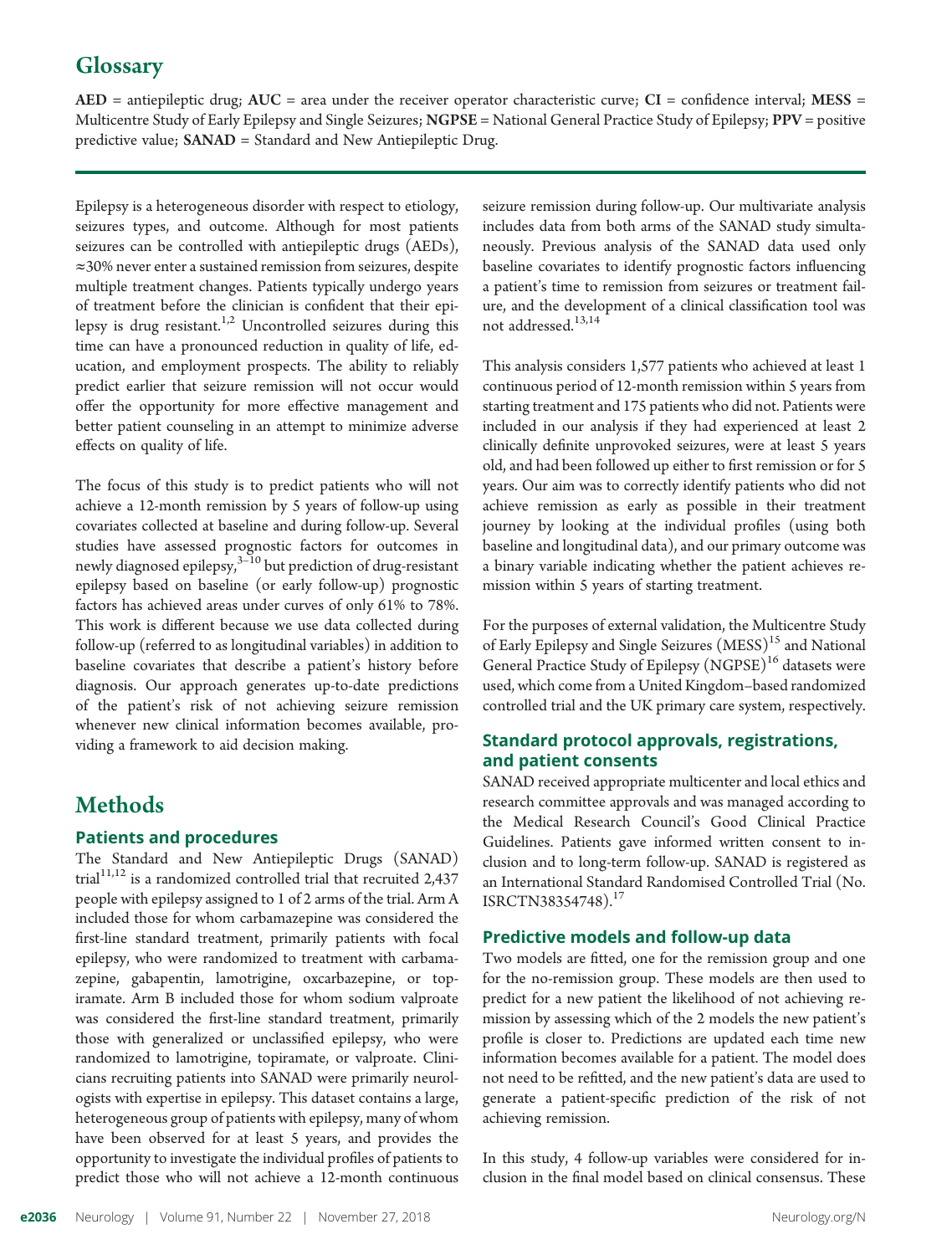were (1) whether a patient experienced seizures (of any type) since their last clinic visit, (2) the total number of seizures experienced since the last clinic visit, (3) whether treatment was changed at the last visit, and (4) the number of adverse events experienced by the patient since the last visit. Common adverse events experienced included depression, dizziness, allergic reactions, headaches, tiredness, pins and needles, and weight gain.<sup>18</sup> Treatment change could include the addition or removal of an AED or a change in the dose of a drug.

The list of potential baseline covariates considered included age at the start of treatment, sex, type of epilepsy, EEG results, CT/MRI results, first-degree relative with epilepsy, neurologic insult, and total number of seizures experienced before treatment was started. Patients were classified as having a neurologic insult if they had learning disabilities or a neurologic deficit. Epilepsy type was classified as focal, generalized, or unclassified and is highly correlated with the randomization arm to which the patient was recruited. EEG and CT/MRI results were defined as normal, not clinically indicated, or abnormal. Previous analysis of the SANAD dataset used these baseline covariates to identify prognostic factors influencing a patient's time to remission.<sup>13</sup> In this analysis, they are used to model the evolution over time of the longitudinal variables that predict no-remission and only indirectly influence the classification procedure through their influence on the longitudinal variables.

Models also accounted for time since starting treatment and for time since the last follow-up to account for the fact that clinic visits were not equally spaced.

#### Statistical methods

Multivariate generalized linear mixed modeling was applied to model the longitudinal variables in each prognostic group separately (patients who achieved 12-month remission and patients who did not).19 Multivariate models account for the correlation between repeated measurements over time and for the dependence of the longitudinal variables on baseline covariates.

Multivariate models were built by first considering the subset of baseline covariates that best described the changes over time of each of the 4 longitudinal variables listed above. Models were compared by use of penalized expected deviance<sup>20</sup> alongside a forward selection approach. Penalized expected deviance is a loss function that penalizes for model complexity and is suitable for complex hierarchical models. These models were then used to assess the probability that new patients would not achieve remission within 5 years of starting treatment in a discriminant analysis. The best combination of longitudinal variables was determined by probability of correct classification. Training sets consisting of data from 70% of patients in each group were used to build the model, and data from the remaining 30% were used to test the model. Training and test sets were randomly generated 100 times, and the results were averaged.

To classify patients as remission or no remission, we used the following procedure. First, the risk of not achieving remission for each patient was predicted with the multivariable model. Second, we stated a threshold for the predictive risk. The threshold chosen in this work is 0.64, which was associated with the point on the receiver operator characteristic curve nearest to the top left corner (i.e., it provides the best balance in terms of number of patients correctly identified as no remission and those correctly identified as 12-month seizurefree patients). Third, the uncertainty of the risks predicted by the model varies across patients (and over time). To account for this uncertainty, credible intervals (bayesian equivalent of confidence intervals [CIs], an interval in which we are 99% confident that the true probability of not achieving remission during 5 years lies) were used to assess the confidence in the assigned risk.<sup>21</sup>

We applied the following allocation scheme:

- 1. We consider the first visit of a patient and calculate both the probability of the patient not to achieve remission during 5 years after starting treatment and a 99% credible interval around this probability.
- 2. If the credible interval is entirely above the threshold of 0.64, we assign the patient to the no-remission group. Prediction now stops for this patient because the patient shows a high risk of not achieving remission.
- 3. If the credible interval is entirely below 0.64, we temporarily assign the patient to the remission group and update the patient's risk at the next visit.
- 4. If the credible interval contains 0.64, the patient remains unclassified (because of the level of uncertainty in the estimated risk, the patient is not yet assigned to a group). Their risk is updated at the next visit.

#### Data availability

Anonymized data used in this study are available on request from Dr. Marson.

## Results

Figure 1 shows the disposition of patients recruited to SANAD who were included in the analyses reported here. Table 1 shows their baseline variables.

The best multivariate models consisted of 2 longitudinal variables: whether the patient experienced seizures since the last clinic visit and whether the patient's treatment was changed at the last clinic visit. The baseline covariates included in each model, along with their odds ratios, are described in table 2.

Having focal epilepsy increases the risk of experiencing seizures, regardless of whether the patient will ultimately experience remission (table 2). Having a first-degree relative with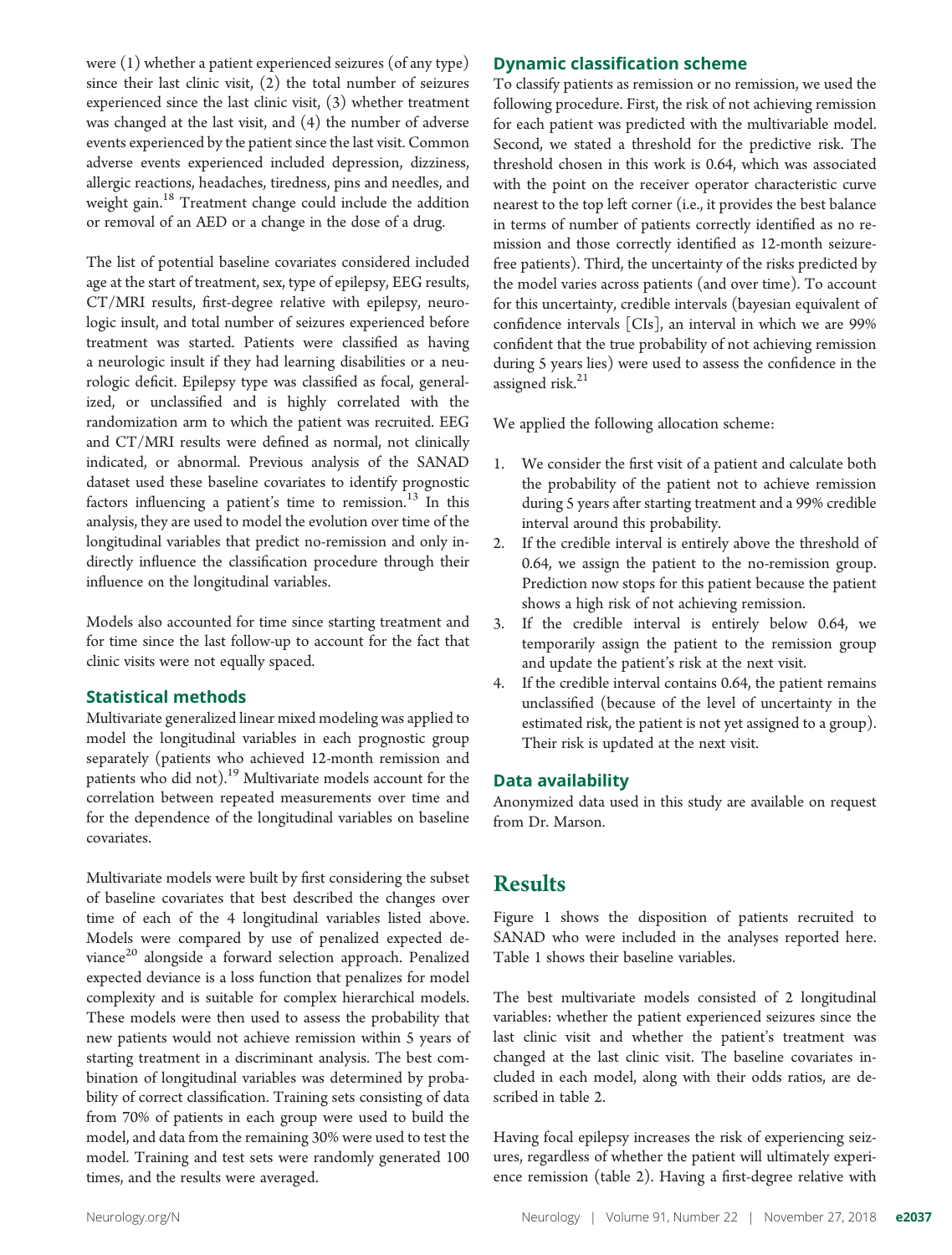Figure 1 Standard and New Antiepileptic Drugs trial profile



epilepsy or neurologic insult increases the risk for patients who will ultimately achieve remission. These variables were not selected in the model for patients who do not achieve remission, although this could be due to smaller sample size.

Figure 2 describes how the assigned probability of not achieving remission changes according to follow-up factors. Patients who experienced seizures or whose treatment was changed since the previous visit tend to be assigned higher probabilities of not achieving remission. These assigned probabilities increase as the length of observation increases for a patient. In general, patients with a history of neurologic insult are assigned lower probabilities of ultimately being no remission compared to patients with similar seizure and treatment history but without neurologic insult, especially early in their observation history (e.g., 1 year), reflecting the fact that patients with neurologic insult are more likely to experience seizures, $^{13}$  at least initially, regardless of whether they will ultimately achieve remission.

Figure 3 illustrates the allocation scheme for 4 real scenarios. Patient A initially has a low probability of not achieving remission because, despite having experienced seizures, the time of observation is still short. At the next visit, the risk drops because a treatment change led to a short period free from seizures. As more information is gathered on the patient, the patient's probability of not achieving remission increases, but only after the fifth visit is the entire 99% credible interval above the chosen threshold of 0.64. At this point, we are more confident this patient is not going to achieve remission because the patient has changed treatment 3 times and is still experiencing seizures. This patient is classified as no remission within 2 years, a much earlier time point than the decision might otherwise be made in clinical practice.

Patient B takes longer to be classified as no remission. After 2 years, the patient changed treatment, and it resulted in a period without seizures, which caused the assigned probability of not achieving remission to decrease dramatically, offering hope that this patient may achieve remission. Unfortunately for this patient, the seizures returned, causing a steady increase in the probability of being in the no-remission group,

Table 1 Baseline characteristics of patients included in SANAD, MESS, and NGPSE

|                                                        | <b>Dataset</b>                 |                                      |                                |                                      |                                |                               |  |
|--------------------------------------------------------|--------------------------------|--------------------------------------|--------------------------------|--------------------------------------|--------------------------------|-------------------------------|--|
|                                                        | <b>SANAD</b>                   |                                      | $MESS^{15,23}$                 |                                      | NGPSE <sup>16</sup>            |                               |  |
| <b>Patient group</b>                                   | <b>Remission</b><br>within 5 y | <b>No</b><br>remission<br>within 5 y | <b>Remission</b><br>within 5 y | <b>No</b><br>remission<br>within 5 y | <b>Remission</b><br>within 5 y | No<br>remission<br>within 5 y |  |
| Patients, n (%)                                        | 1,577 (90)                     | 175 (10)                             | 753 (98)                       | 12(2)                                | 586 (93)                       | 45(7)                         |  |
| Male, n (%)                                            | 911 (58)                       | 95 (54)                              | 411 (54)                       | 9(75)                                | 298 (51)                       | 19 (42)                       |  |
| Median age at start of<br>treatment, y                 | 32                             | 31                                   | 22                             | 34                                   | 26                             | 22                            |  |
| Focal epilepsy, n (%)                                  | 957 (61)                       | 136 (78)                             | 306 (41)                       | 6(50)                                | 247 (42)                       | 29 (64)                       |  |
| Generalized epilepsy, n (%)                            | 376 (24)                       | 24 (14)                              | 432 (57)                       | 6(50)                                | 157 (27)                       | 10(22)                        |  |
| Neurologic insult, n (%)                               | 155 (10)                       | 35(20)                               | 45 (6)                         | 2(17)                                | 234 (40)                       | 21(47)                        |  |
| First-degree relative with epilepsy, n (%)             | 298 (13)                       | 25(14)                               | 91 (12)                        | 2(17)                                | 68 (12)                        | 4 (9)                         |  |
| Total seizures before start of<br>treatment, median, n | 8                              | 50                                   | $\overline{2}$                 | 1.5                                  | $\mathbf{1}$                   | 1                             |  |

Abbreviations: MESS = Multicentre Study of Early Epilepsy and Single Seizures; NGPSE = National General Practice Study of Epilepsy; SANAD = Standard and New Antiepileptic Drug.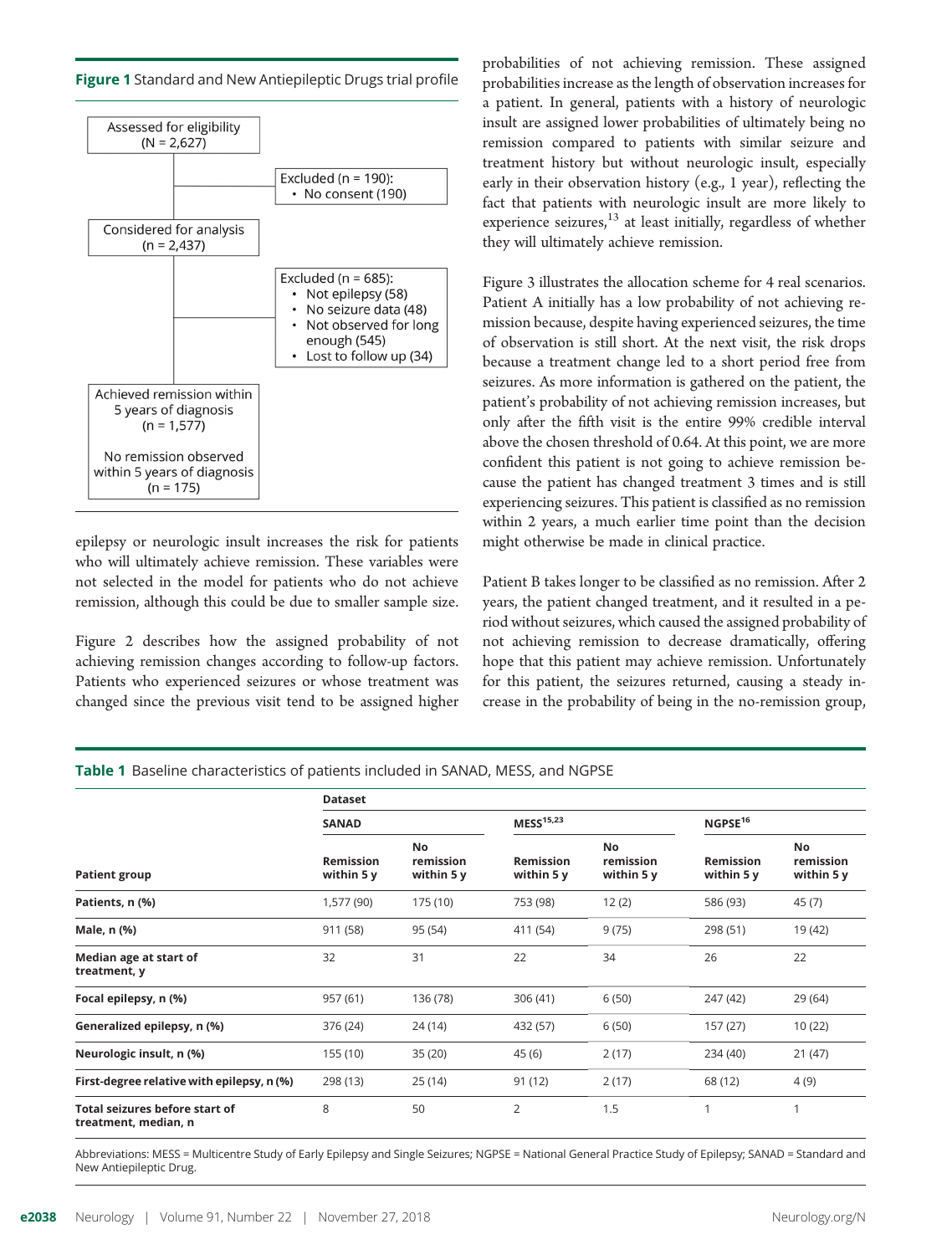#### Table 2 Covariates selected in the multivariate models

|                                          |                                                                | <b>Longitudinal variable</b> |                 |                                 |                 |  |
|------------------------------------------|----------------------------------------------------------------|------------------------------|-----------------|---------------------------------|-----------------|--|
|                                          |                                                                | Seizures since last visit    |                 | Treatment changed at last visit |                 |  |
| Group                                    | Variable                                                       | <b>Odds ratio</b>            | 95% CI          | <b>Odds ratio</b>               | 95% CI          |  |
| <b>Patients who achieve remission</b>    | No. of seizures before start of<br>treatment (per 10 seizures) | 1.010                        | 1.007-1.014     | 1.005                           | 1.003-1.007     |  |
|                                          | Neurologic insult present                                      | 1.576                        | 1.097-2.288     |                                 |                 |  |
|                                          | Focal epilepsy (vs generalized)                                | 1.755                        | 1.281-2.461     |                                 |                 |  |
|                                          | Unclassified epilepsy (vs generalized)                         | 0.903                        | 0.582-1.394     |                                 |                 |  |
|                                          | Age at start of treatment (per 10 y)                           | 0.861                        | 0.802-0.924     |                                 |                 |  |
|                                          | First-degree relative with epilepsy                            | 1.804                        | 1.218-2.693     | 1.178                           | $0.957 - 1.462$ |  |
|                                          | Male                                                           |                              |                 | 0.996                           | 0.878-1.139     |  |
|                                          | Time since last follow-up (mo)                                 | 0.989                        | $0.963 - 1.017$ | 0.963                           | 0.945-0.981     |  |
|                                          | Time since start of treatment (mo)                             | 0.900                        | 0.889-0.911     | 1.003                           | 0.995-1.010     |  |
| Patients who do not<br>achieve remission | No. of seizures before start of treatment<br>(per 10 seizures) | 1.005                        | 0.999-1.011     |                                 |                 |  |
|                                          | Focal epilepsy (vs generalized)                                | 1.900                        | 0.982-3.637     |                                 |                 |  |
|                                          | Unclassified epilepsy (vs generalized)                         | 0.624                        | $0.271 - 1.460$ |                                 |                 |  |
|                                          | Time since last follow-up (mo)                                 | 1.399                        | 1.263-1.544     | 0.967                           | 0.942-0.994     |  |
|                                          | Time since start of treatment (mo)                             | 1.018                        | 1.004-1.032     | 1.014                           | 1.007-1.022     |  |

Abbreviation: CI = confidence interval.

Odds ratios and their 95% CIs are shown for the covariates of the models of both remission and no-remission patients. Blank entries show that the variable was not selected. The model included a patient-specific random intercept for each longitudinal variable. For patients who achieve remission, the risk of experiencing seizures increases by >50% in patients with a history of neurologic insult (odds ratio 1.58), increases by ≈75% in patients with focal epilepsy (odds ratio 1.76) and in patients with a first-degree relative with epilepsy (odds ratio 1.80), and decreases by≈14% by every 10 years of age (odds ratio 0.86). The risk<br>of experiencing seizures decreases by 10% per month since although statistically significant, was not clinically relevant (1% increase in risk per 10 seizures). For patients who do not achieve remission, the risk of experiencing seizures almost doubles in patients with focal epilepsy (odds ratio 1.9, although the result is not statistically significant) and increases by ≈2%/mo since the start of treatment (odds ratio 1.02).

until the patient is confidently predicted to be no remission after just over 4 years.

Patient C achieves remission immediately after 12 months. This is accurately predicted by the model because the patient experiences no seizures after the start of treatment and the clinicians felt no need to change treatments. In contrast, patient D experienced seizures for a longer period. That patient had focal epilepsy, had a high number of seizures before starting treatment, and was relatively young, which meant that although the patient continued experiencing seizures for >2 years, the risk of not achieving remission was not initially high because seizures were likely to occur according to these baseline characteristics. Just over 3 years after starting treatment, the patient is observed to have changed to a treatment that appears to give adequate seizure control and is correctly classified as remission.

The overall accuracy of our predictive model is assessed by considering how many patients from the test sample were correctly classified. With the use of the selected threshold of 0.64 and the exclusion of patients left unclassified by the model, 95% of patients who truly did not achieve remission were identified as such (sensitivity, 95% CI 89.6%–100%), while 97% of patients who achieved remission were correctly classified (specificity, 95% CI 93.3%–98.8%). Overall, 97% (95% CI 93.4%–98.5%) of patients were correctly classified. For patients predicted by the model as not achieving remission, 76% (95% CI 58.5%–88.2%) truly did not achieve remission (positive predictive value [PPV]). The area under the receiver operator characteristic curve (AUC) was 94.5% (95% CI 90.9.0%–96.7%).

A randomly chosen split of the data into training and test sets achieved a calibration slope of 0.922, suggesting that the model is well calibrated (calibration slopes close to 1 show wellcalibrated models with observed and expected risks matching well), in addition to providing good discrimination between patients who achieve remission and those who do not.<sup>22</sup>

Five percent of patients were left unclassified, and including these patients, the model achieved an overall sensitivity of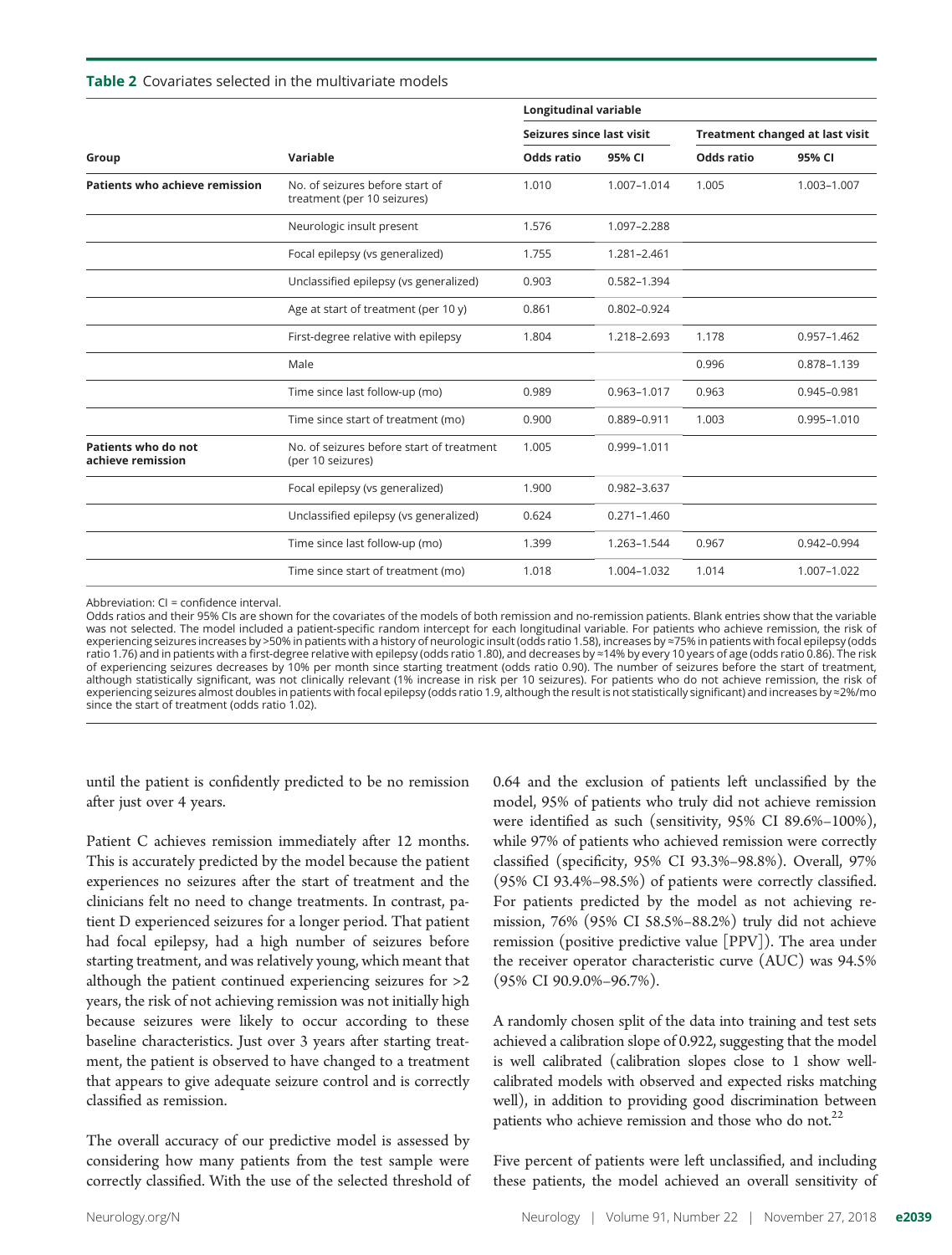Figure 2 Probability of no remission within 5 years of starting treatment for combinations of risk factors at 3 chosen time points



Box represents the point estimate average of the predicted probability of not being in remission for patients with the given characteristics; line represents the 99% credible interval. Seizures and treatment change columns refer to the period since the last clinic visit, while neurologic insult and total seizures are recorded at baseline. The risks are calculated at 1, 2, and 3 years after starting treatment.

78% and specificity of 93% with a probability of correct classification of 91%.

The average time at which a patient was correctly identified as not achieving remission was 36.4 months (just over 3 years). In fact, 51% of patients who were correctly identified as not achieving remission were identified within 3 years, while only 10% required a visit in their fifth year after starting treatment to be correctly classified (table 3). For most patients who will not achieve remission, our model can identify them between 1 and 3 years. Our model is patient specific. The classification of no remission is not made at the same time for all patients (unlike the previously published predictive models $8-10$ ) but only when their individual risk is high enough.

With the use of the dynamic classification scheme with 99% credible intervals, only 5% of patients were left unclassified and would require further follow-up in clinical practice to determine their classification. The time of prediction is less important for patients who achieve remission because these patients would in practice remain under observations until remission is observed. Nevertheless, 973 of 1,577 patients (62%) who achieve remission can be correctly identified with only observations from their first year of follow-up.

#### External validation

We conducted an external validation study of our predictive model using 2 additional datasets: MESS<sup>15,23</sup> and NGPSE (table 1 for descriptive details).<sup>16</sup> MESS was a United Kingdom–based randomized controlled trial comparing immediate and deferred treatment for patients who experienced a first unprovoked seizure or had epilepsy. NGPSE is an unselected cohort from the UK primary care system of people with newly diagnosed seizures. We used the model built using all the SANAD data to predict the status of patients in MESS and NGPSE and assessed the accuracy of the predictions. In the NGPSE data, all counts of  $\geq 11$ seizures were recorded as >10. This affected only a relatively small number of patients (9 of 45 no-remission patients and 57 of 586 remission patients). Following previous examples, $24$  we used various missing data imputation methods to assign values >10 for the total number of seizures before starting treatment to the relevant patients in NGPSE. The different imputation methods used gave almost identical results, so only the hot deck imputation is reported here.

The accuracy in terms of sensitivity and specificity of the classified patients when the predictive model is applied to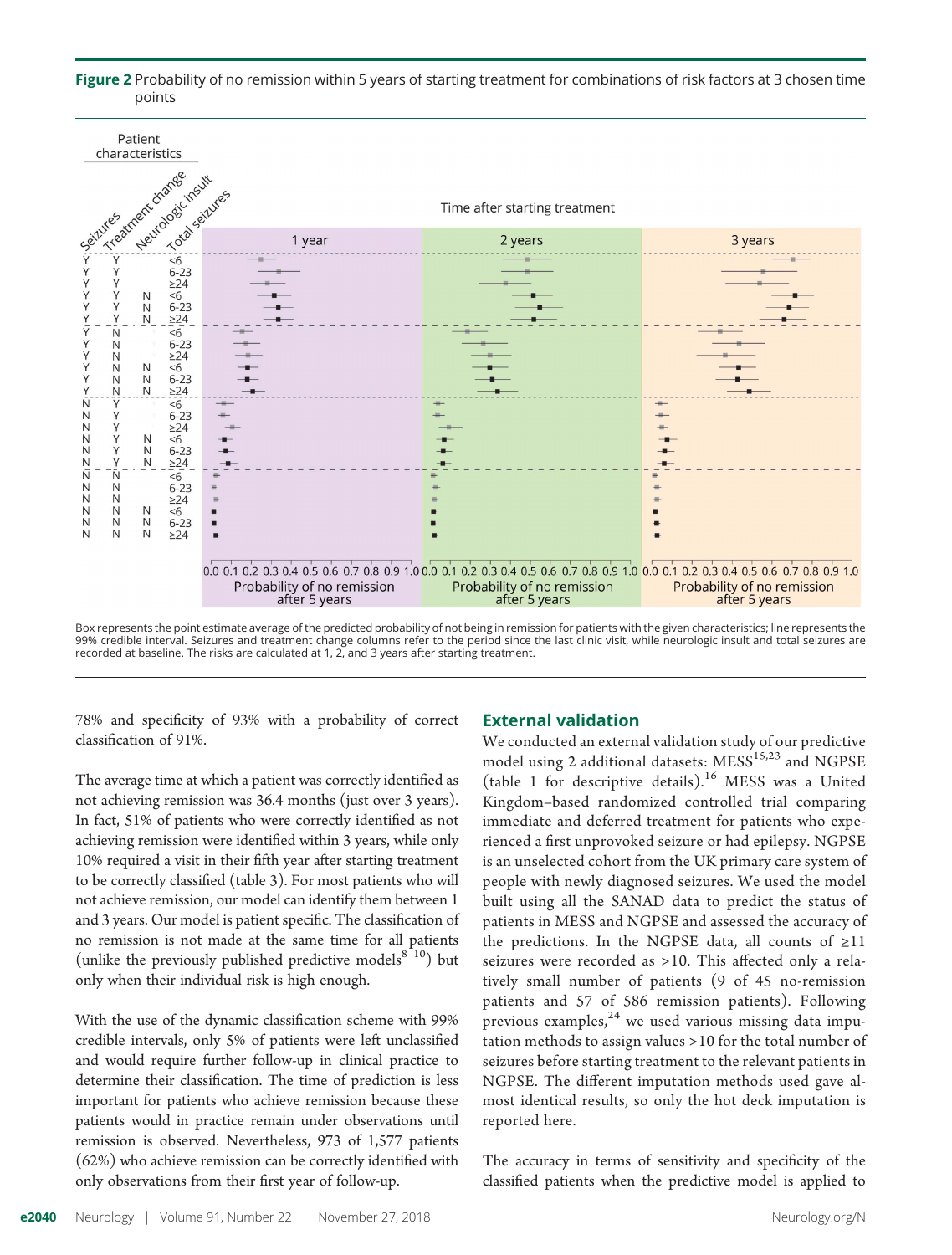Figure 3 Profiles of risk for 2 no-remission patients correctly classified 2 years (patient A) and just over 4 years (patient B) after starting treatment and for 2 patients with remission correctly classified soon (patient C) and ≈3 years (patient D) after starting treatment



Points represent the probability assigned to the patient, while the bars show the 99% credible interval around each probability of no remission. The observations recorded along the top of each plot indicate whether the patient experienced seizures (SZ) since the last visit and whether treatment was changed at last visit (TC); the information on the left of each plot describes some baseline characteristics for each patients. Light yellow bars show the selected threshold of 0.64. Gray box shows the remaining period of the 5 years since starting treatment once a patient's status has been predicted. F = focal; U = unclassified.

MESS and NGPSE is high (table 4, i.e., sensitivity >90% and specificity >95% for classified patients, only 1% of patients left unclassified) and comparable to the prediction accuracy within SANAD (obtained by splitting the data into training and test sets). In both the MESS and NGPSE cohorts, very high AUC values demonstrate excellent model discrimination. For the MESS data set, the PPV was lower, although we suspect this is due to the low proportion of patients who do not achieve remission.

The NGPSE cohort was well calibrated, achieving a calibration slope of 0.95, suggesting that the SANAD model is well calibrated and discriminates well even in this external dataset. The MESS cohort achieved, on the other hand, a calibration slope of 0.52. Calibration slopes in external datasets are often worse than in the dataset used to train the model. In the case of the MESS cohort, the worse calibration slope is likely also to be influenced by the low proportion of patients who do not achieve remission, as was seen in the PPV value for MESS.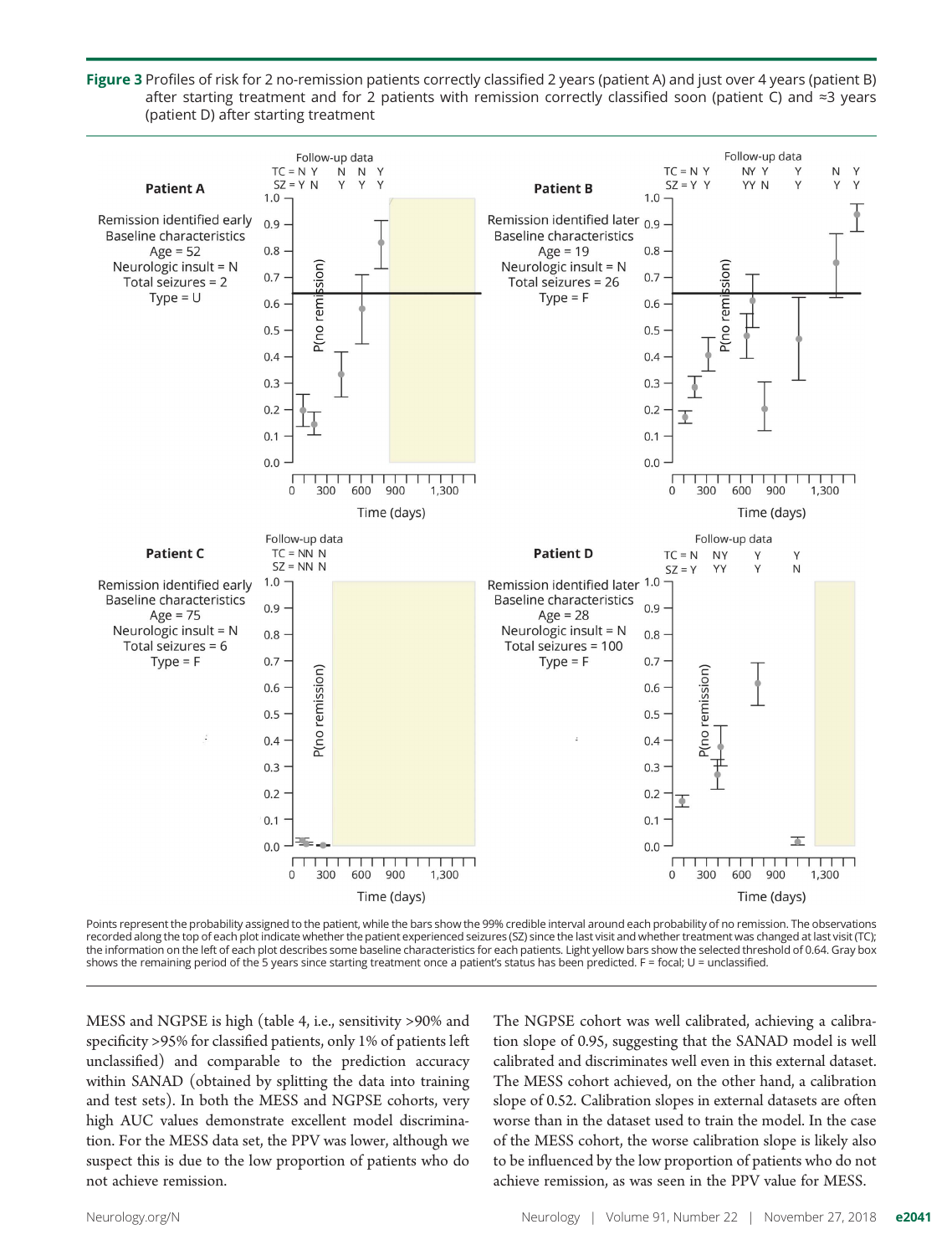Table 3 Summary of the classification accuracy of the model showing the number of patients correctly identified as no remission or remission by yearly intervals

| Correctly classified as no remission, n (%)     | 138 (79) | 138 (95) | Correctly classified as remission, n (%)       | 1,467 (93) | 1,467 (97) |  |
|-------------------------------------------------|----------|----------|------------------------------------------------|------------|------------|--|
| Patients who do not achieve remission (n = 175) |          |          | Patients who achieve remission ( $n = 1.577$ ) |            |            |  |
| <1y                                             | 0(0)     |          | <1y                                            | 973 (66)   |            |  |
| $1-2y$                                          | 9(7)     |          | $1-2y$                                         | 395 (27)   |            |  |
| $2-3y$                                          | 61(44)   |          | $2-3y$                                         | 72(5)      |            |  |
| $3-4y$                                          | 54 (39)  |          | $3-4y$                                         | 26(2)      |            |  |
| >4y                                             | 14(10)   |          | $>4$ y                                         | 1(1)       |            |  |
| Misclassified as remission, n (%)               | 7(4)     | 7(5)     | Misclassified as no remission, n (%)           | 47(3)      | 47(3)      |  |
| Unclassified, n (%)                             | 30(17)   |          | Unclassified, n (%)                            | 63(4)      |            |  |
|                                                 |          |          |                                                |            |            |  |

The percentages were calculated as averages across 100 test sets but are reported also as numbers out of the whole data set to give an overall impression.

This external validation shows that the SANAD model was able to correctly identify people with epilepsy who would not achieve remission from seizures within 5 years of beginning treatment with a high degree of accuracy.

Differences are nevertheless expected because the datasets are not identical in purpose or form but can be considered to come from the same "superpopulation" as required for external validation.<sup>22</sup>

### **Discussion**

Our dynamic prediction approach allows the identification of patients who will not achieve remission within 5 years of starting treatment. The time at which nonremission is identified is different among patients, reflecting the heterogeneous nature of epilepsy and patient trajectories. For classified patients, 95% of no-remission cases are correctly identified, and the majority of these patients are identified within the first 3 years after beginning treatment. Some patients are clearly missed by remaining unclassified, and the overall sensitivity would be reduced to 78% by taking into account unclassified patients.

The most informative evidence in terms of predicting a patient's epilepsy status is the combination of treatment changes and seizure history together with baseline factors that accurately predicts a patient's prognosis. Note that these results do not imply that changing treatment causes an increased likelihood of not achieving remission because changing treatment has been shown to usually be beneficial.<sup>25</sup> Instead, the fact that a clinician felt the need to change the dose or type of the AED at the previous visit is used as an indicator that something was not going well.

While clinicians may at first be concerned about choice of drug and dosing and the effect that choice might have on prognosis, it is important to consider that randomized controlled trials in epilepsy have largely failed to find important differences among AEDs. This was exemplified by the use of noninferiority designs in the European Union and historical controlled withdrawal to monotherapy trials in the United States. In contrast, we have clearly demonstrated the effect of clinical factors on outcome.

The International League Against Epilepsy proposed a definition of drug-resistant epilepsy as the failure of adequate trials of 2 tolerated and appropriately chosen and used AED schedules (whether as monotherapies or in combination) to achieve sustained seizure freedom.<sup>2</sup> This definition, however, is of little use in clinical practice (e.g., "adequate" and "appropriately chosen" are subject to interpretation, and the

| <b>Table 4</b> Summary of the predictive accuracy for SANAD, MESS, and NGPSE |             |                    |            |            |            |                 |                          |
|------------------------------------------------------------------------------|-------------|--------------------|------------|------------|------------|-----------------|--------------------------|
| Data and modifications                                                       | Sensitivity | <b>Specificity</b> | <b>PCC</b> | <b>PPV</b> | <b>AUC</b> | Unclassified, % | Mean prediction time, mo |
| <b>SANAD</b>                                                                 | 0.95        | 0.97               | 0.97       | 0.76       | 0.94       |                 | 36.4                     |
| <b>MESS</b>                                                                  | 0.91        | 0.98               | 0.98       | 0.36       | 0.98       |                 | 37.9                     |
| <b>NGPSE</b> (hot deck)                                                      | 0.93        | 0.97               | 0.96       | 0.67       | 0.98       |                 | 35.6                     |

Abbreviations: AUC = area under the curve; MESS = Multicentre Study of Early Epilepsy and Single Seizures; NGPSE = National General Practice Study of Epilepsy; PCC = probability of correct classification; PPV = positive predictive value; SANAD = Standard and New Antiepileptic Drug. The SANAD results report the averages over 100 splits of the data into 70% training sets and 30% test sets.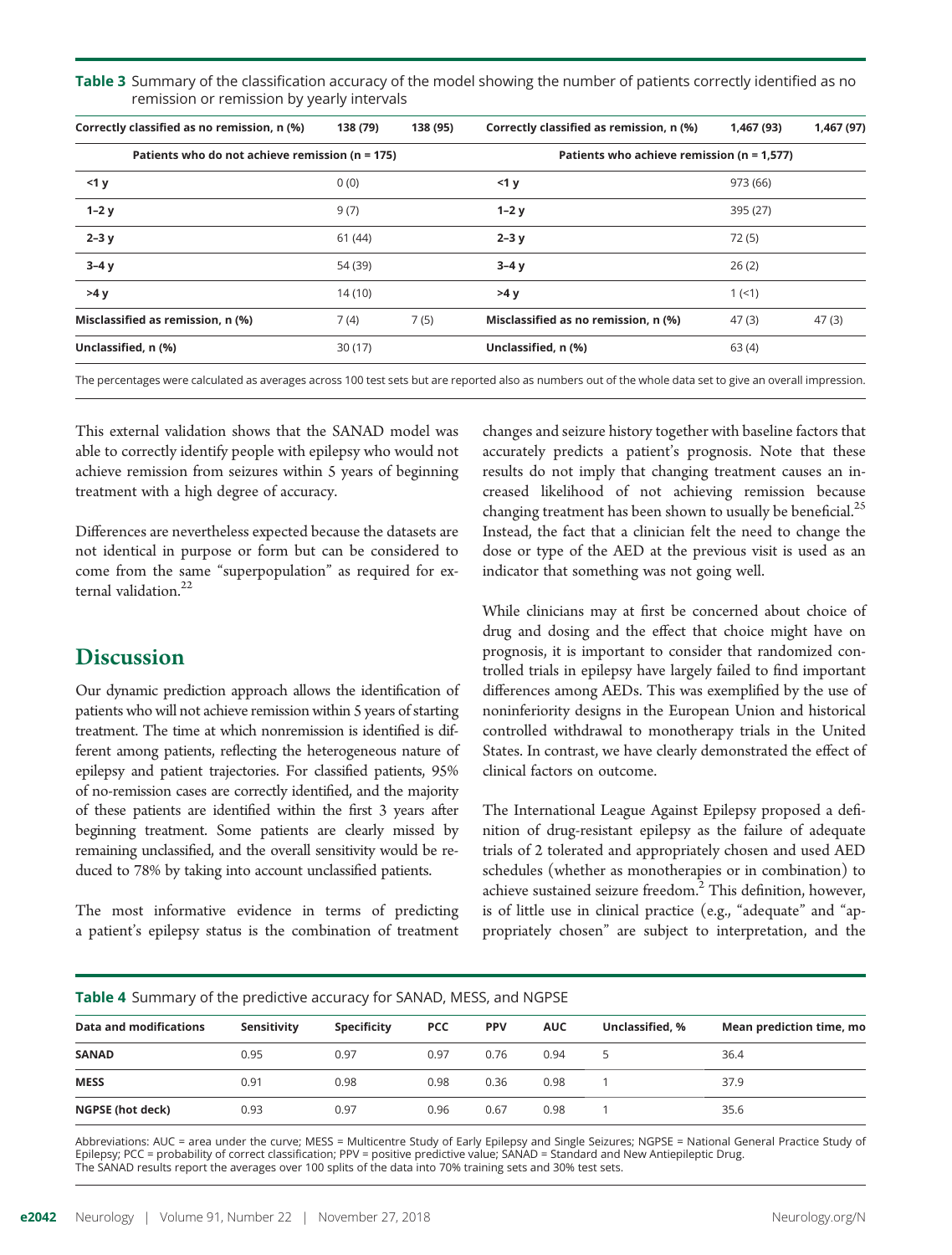choice of 2 AEDs is arbitrary), and patients currently wait years before clinicians are confident that they will not achieve remission. In contrast, our analysis includes dose and drug changes, thereby using information about treatment in a more quantifiable and informative way, avoiding any need to make judgments about adequacy and appropriateness.

In our dataset, a total of 600 (of 1752) patients (34%) stopped taking their randomized drug. However, 413 of these 600 patients were changed to a different drug, and 187 received no AEDs (of whom 159 [85%] achieved remission).

Patients who did not achieve remission from seizures within 5 years of starting treatment had an average of 5.2 treatments changes (either a change in dose or the addition or removal of an AED) over the duration of the 5 years for which they were observed. Patients who were correctly identified as not achieving remission by our model had undergone an average of 3.9 treatment changes at the point at which they were correctly identified. The International League Against Epilepsy definition of drug-resistance requires only 2 changes in treatment to classify a patient as drug resistant. Our analysis suggests that, in practice, more treatment changes occur before we can be confident a patient will not achieve remission.

Previous models have defined remission/no remission differently from us, so a direct comparison is not possible. However, in the prediction of terminal remission at 5 years after diagnosis using baseline characteristics, $8^8$  a sensitivity of 65%, a specificity of 64%, a PPV of 36%, an NPV of 85%, and an AUC of 0.7 were achieved. When the prediction used data collected during a 6-month follow-up period,<sup>8</sup> these values increased slightly to 69%, 71%, 43%, 88%, and 77%, respectively. A model that was built to predict drug resistance after 10 years (based on values at 1 year of follow-up) reported AUCs between 61% and 76%.<sup>10</sup> Finally, a model developed to predict 2-year status after 6 months of follow-up reports an AUC of 77.97%.<sup>9</sup> The predictive accuracies from our model reported above are higher than these values (even when sensitivity/specificity accounts for the unclassified patients).

The optimal threshold should be selected according to the clinical objective. A higher threshold will produce greater specificity and greater PPV, but a longer time is required on average to identify patients who will not achieve remission. Conversely, a lower threshold will reduce the time required to identify patients who will not achieve remission; the sensitivity of the test will increase but at the cost of a reduction in specificity.

The baseline characteristics influence the time at which a patient's status can be confidently predicted, while seizure and treatment history have the largest influence on the predicted status. This discovery is illustrated by comparing the first visits of patients A and B in figure 3. Patient B has characteristics at the start of treatment that are associated with an increased likelihood of experiencing seizures for at least some time, whereas patient A has characteristics that would not lead a clinician to expect that the patient would experience seizures. Their first visits occur at approximately the same time, and they both have experienced seizures and are still on the first treatment assigned. However, at baseline, patient A is assigned a probability of not achieving remission that is 5% higher compared to that of patient B because it is expected that patient B experienced seizures. Because patient A continues to experience seizures, the estimated risk that the patient will ultimately not achieve remission increases much more quickly than for patient B.

A limitation of the model is that patients who achieve remission are considered only up to the point at which they first achieve remission. In the SANAD data, 532 of 1,577 patients who were observed to achieve a 12-month remission went on to have further seizures (34%) while under observation. Of these, 183 (34%) experienced 1 further seizure only, and 236 of 532 patients (44%) were observed to achieve 12-month remission again.

A number of patients with insufficient follow-up time to determine their 5-year status were excluded from the analysis (n = 545, mostly administrative censoring). In addition, 34 patients dropped out of the study before it was possible to determine their status; therefore, it was not possible for these patients to be included in the analysis. The omission of this group of patients may have an influence on the model parameters for each multivariate generalized linear mixed model and hence also on the discriminant analysis. However, given that this exclusion is dictated mainly by the time of starting treatment, we do not expect that this led to biased results.

Although a group of patients have been excluded from this analysis, the proportion of patients achieving a 12-month remission within 5 years of follow-up is comparable to that in previous studies, suggesting that the included cohort is reasonably representative of people with epilepsy. Previous estimates suggest that 60% to 70% of people will achieve remission from seizure, defined as a 5-year period of continuous remission within 9 years of follow-up.<sup>26</sup> Table 1 in that study reports that after 5 years of follow-up, 93% (91%–95%) of patients had achieved a 12-month remission interval, which is comparable to the 90% observed in this study.

Although possible, we do not expect that the imputation of the number of seizures in the NGPSE dataset has dramatically increased the degree of agreement with SANAD given that this was applied to only a relatively small number of patients (10%).

This is a step toward a clinical tool for identifying patients who will not achieve remission from seizures. The model has been internally and externally validated, and it has the potential to be used in clinical practice to aid the stratification of patient management and to influence patient counseling.